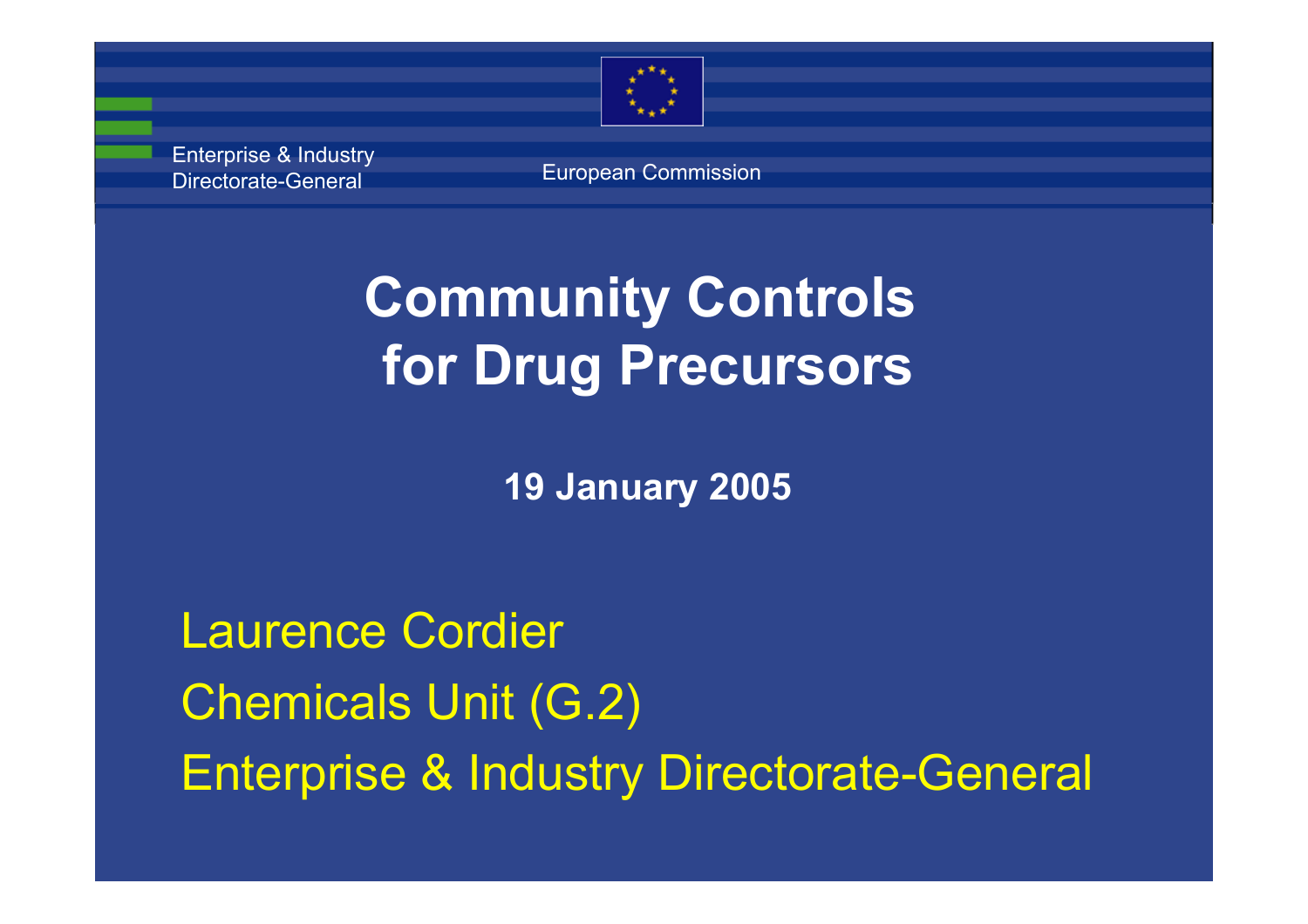## **Outline of the presentation**

- **1. Introduction General features of EC Regulation**
- **2. Specific requirements for Category 1, 2 and 3 substances and customer declarations**
- **3. Other specific features of the legislation**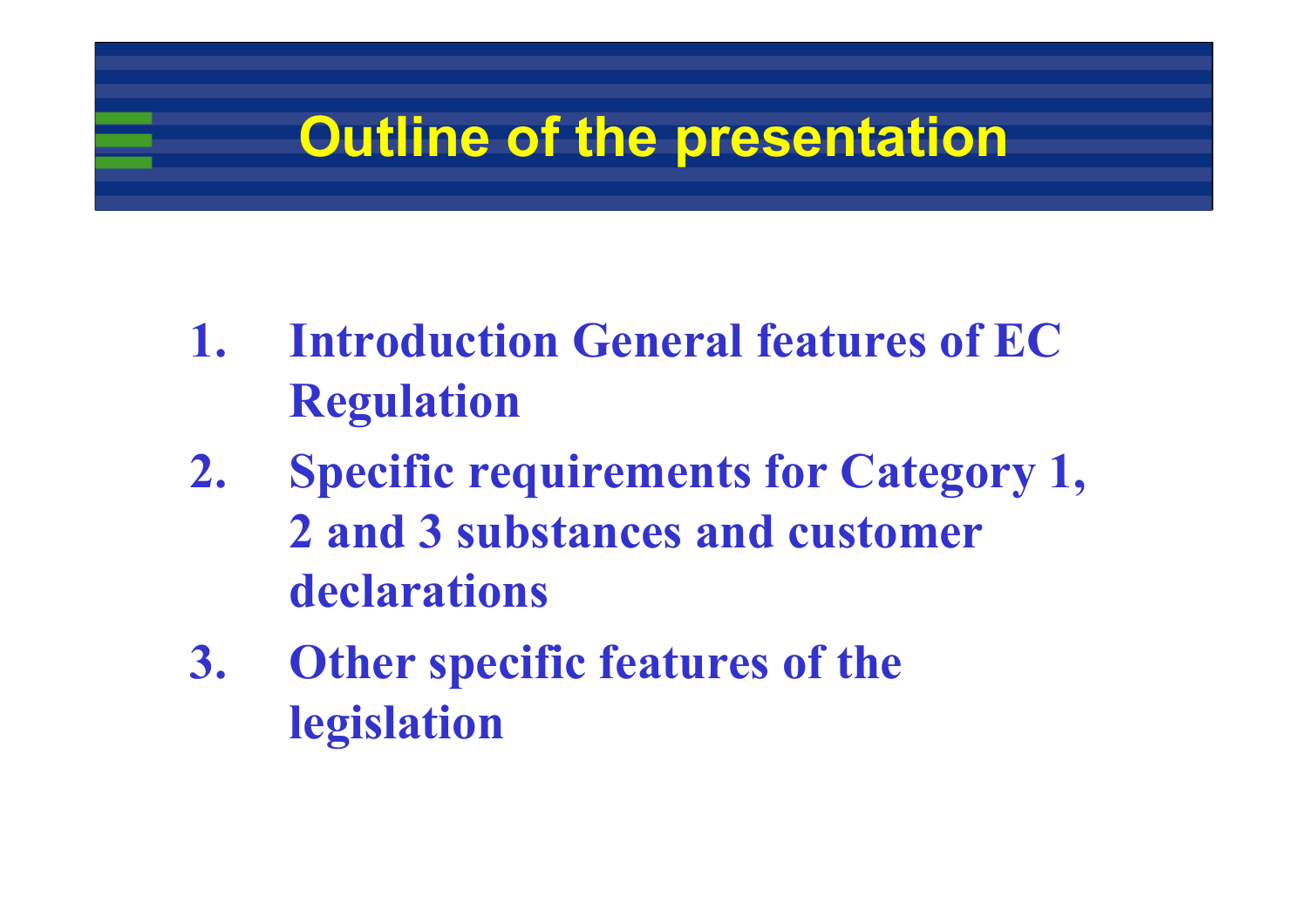#### **Part 1 - Introduction**

## **Objectives**

- **1. Prevent illegal use and illegal trade of drug precursors**
- **2. Maintain a competitive internal market for the legitimate trade**

#### **Calls for a Balanced Approach 'Proportionality'**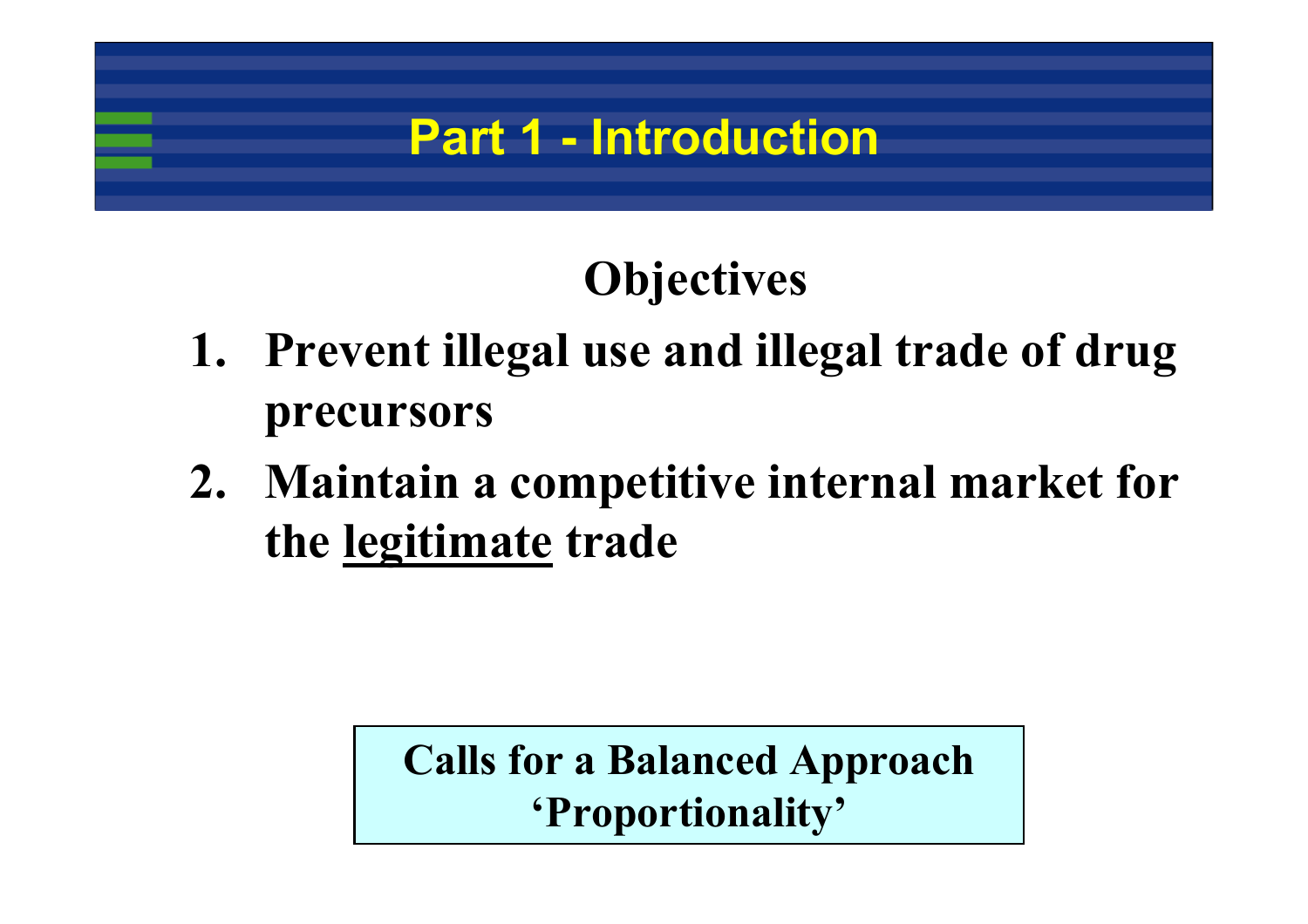## **Reference texts**

#### **Intra-community trade: Council & Parliament Regulation EC n°273/2004**

#### **External trade: Council Regulation EC n°111/2005**

**Implementing provisions = Commission Regulation 1277/2005**

**in force since 18 August 2005**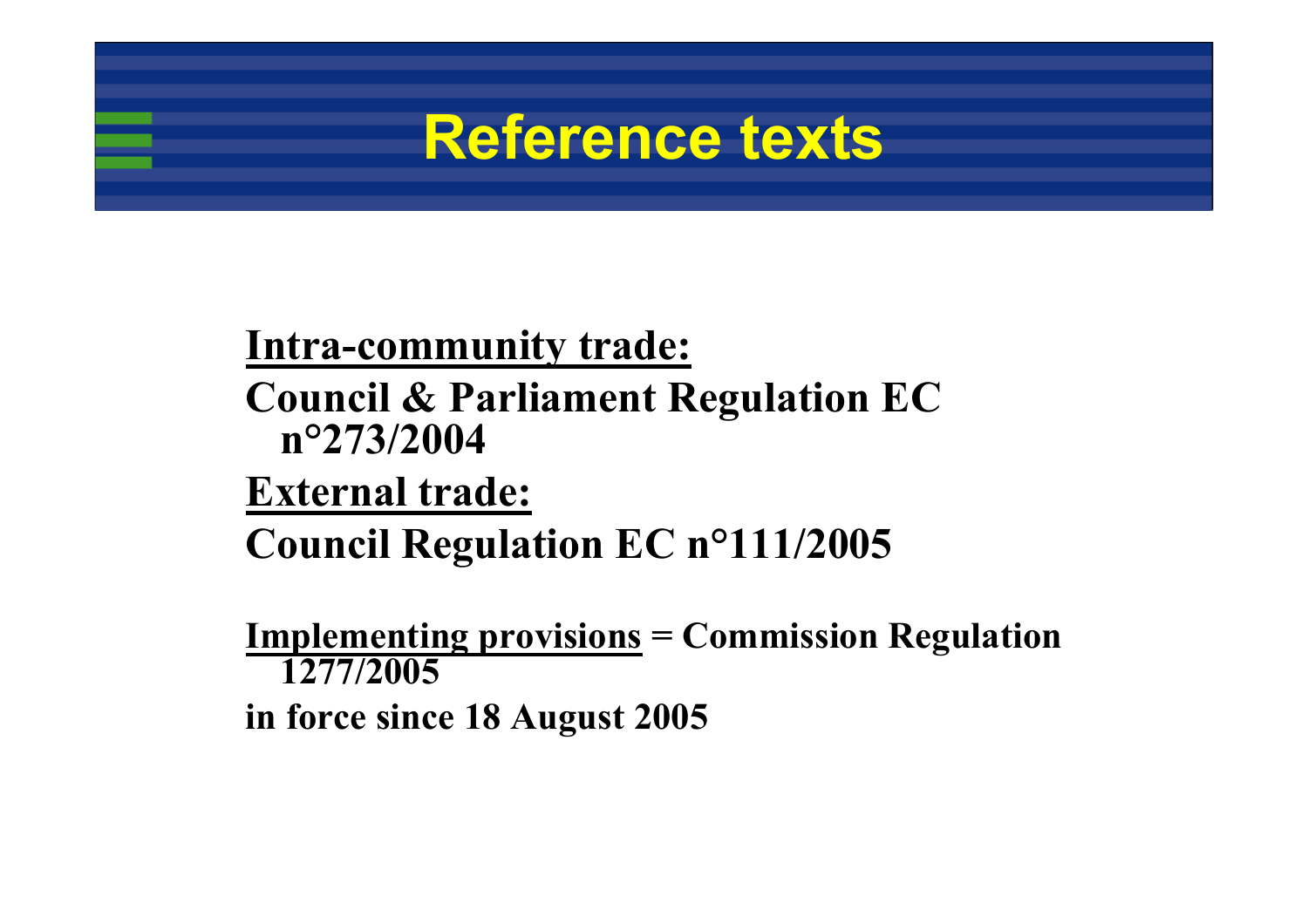#### **Scope of Regulation 273/2004**

- **What is regulated?** 
	- **Cat 1, Cat 2 and Cat 3 substances (listed in Annex 1)**
	- **Mixtures and natural products containing these**
- **What is excluded?**
	- **Medicinal products**
	- **Preparations containing precursors which cannot be extracted by "readily applicable or economically viable means"**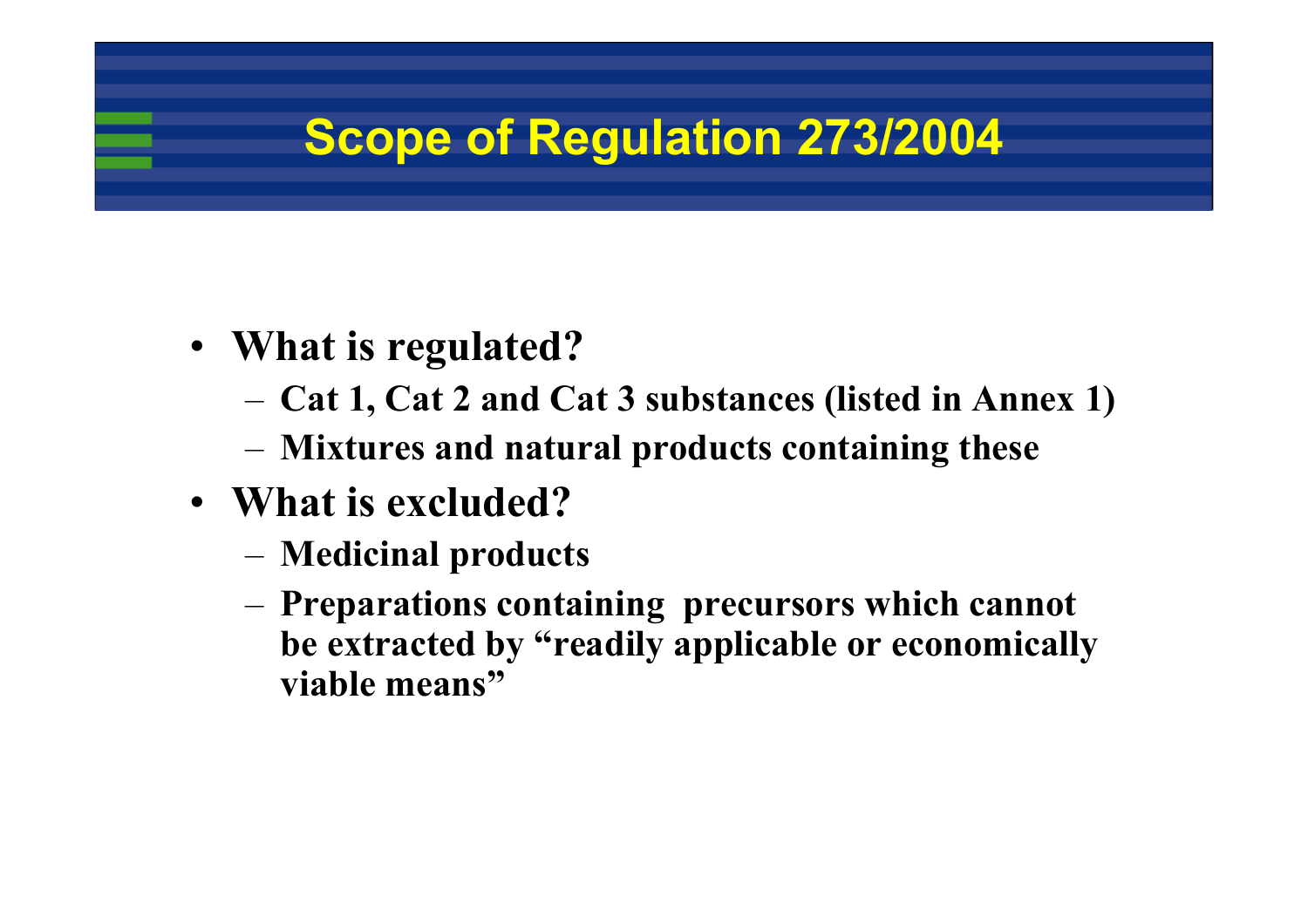

#### Specific requirements for  $A$ <sub>n</sub>  $A$ <sub>0</sub> **Specific requirements for Substances category 1, 2 and 3 and customer declaration**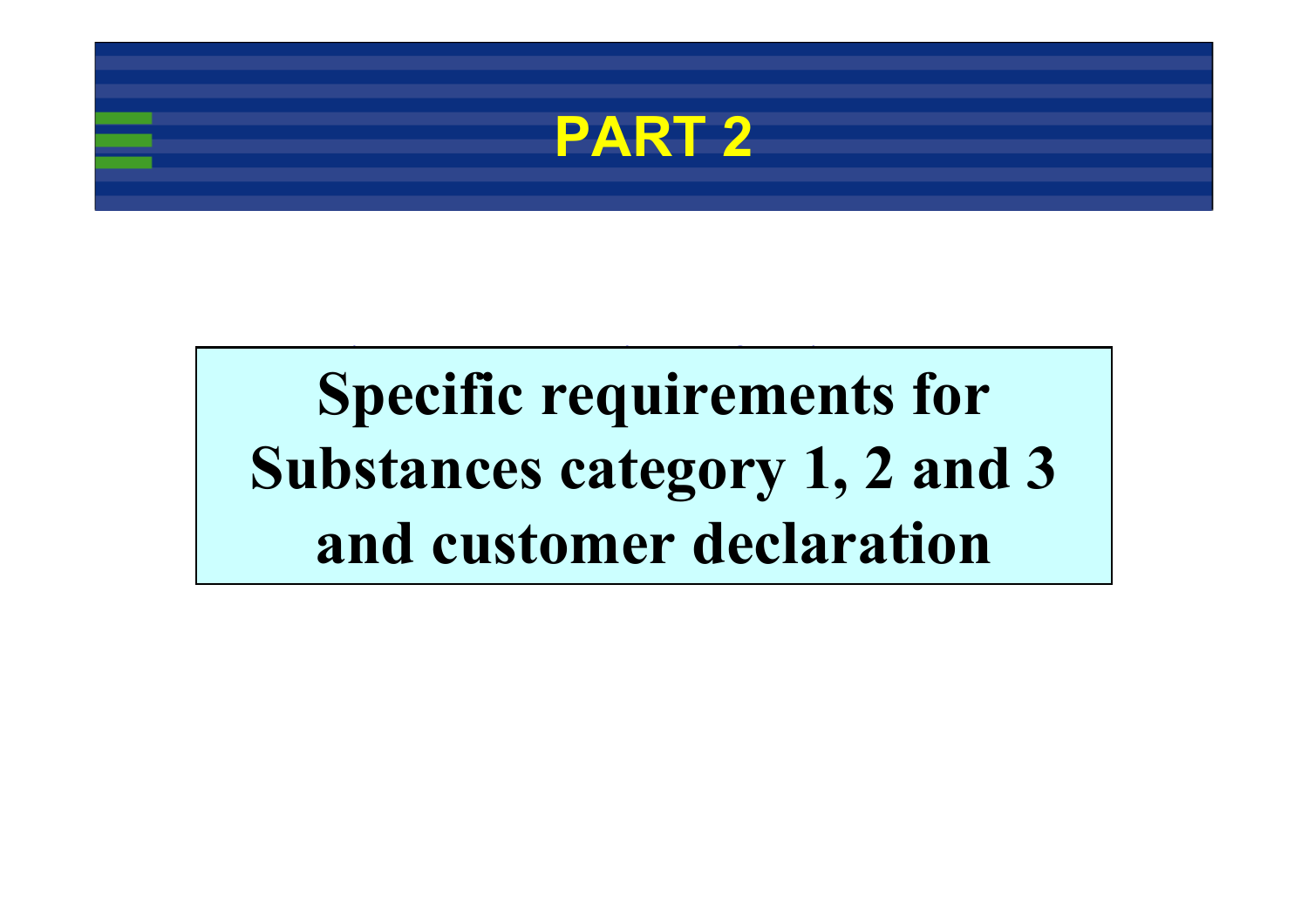## **Category 1 substances**

|           |                                      | <b>CN</b> code | <b>CAS N°</b> |
|-----------|--------------------------------------|----------------|---------------|
|           | 1-phenyl-2-propanone                 | 2914 31 00     | 103-79-7      |
|           | N-acetylanthranilic acid             | 2924 23 00     | 89-52-1       |
| $\bullet$ | Isosafrol (cis + trans)              | 2932 91 00     | 120-58-1      |
| $\bullet$ | 3,4-methylenedioxyphenylpropan-2-one | 2932 92 00     | 4676-39-5     |
|           | Piperonal                            | 2932 93 00     | 120-57-0      |
| $\bullet$ | Safrole                              | 2932 94 00     | 94-59-7       |
| $\bullet$ | <b>Ephedrine</b>                     | 2939 41 00     | 299-42-3      |
| $\bullet$ | Pseudoephedrine                      | 2939 42 00     | $90 - 82 - 4$ |
| $\bullet$ | Norephedrine                         | ex 2939 49 00  | 14838-15-4    |
|           | Ergometrine                          | 2939 61 00     | 60-79-7       |
| $\bullet$ | Ergotamine                           | 2939 62 00     | 113-15-5      |
|           | Lysergic acid                        | 2939 63 00     | 82-58-6       |

+ stereoisometric forms and salts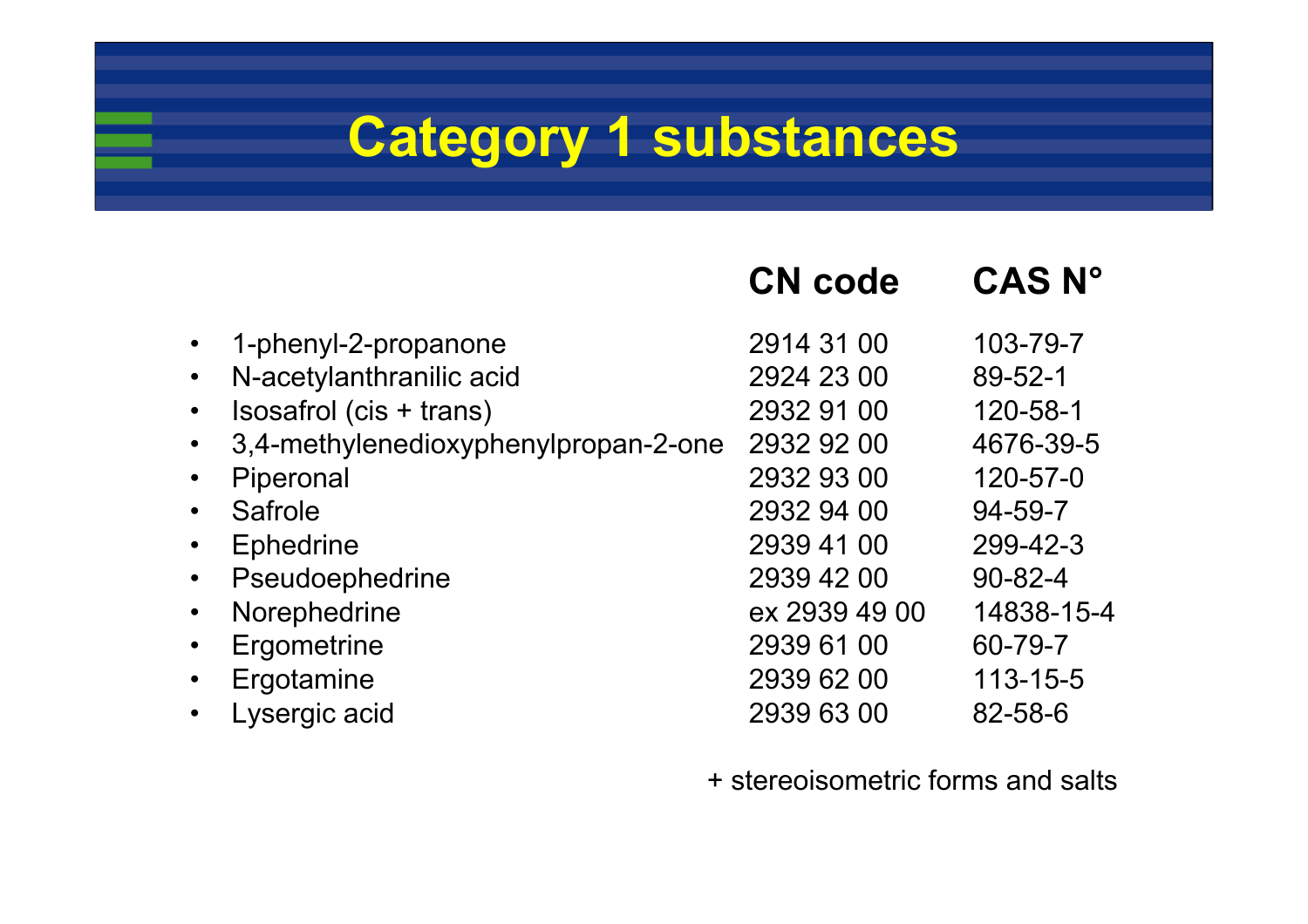## **Category 1 substances**

#### **Main obligations of operators** :

- Appoint a responsible officer
- Obtain a licence from Competent Authority
- Sell only to persons holding a licence and a customer declaration
- In case of unusual orders or transactions  $\Rightarrow$ notify to the Competent Authority
- Have secure premises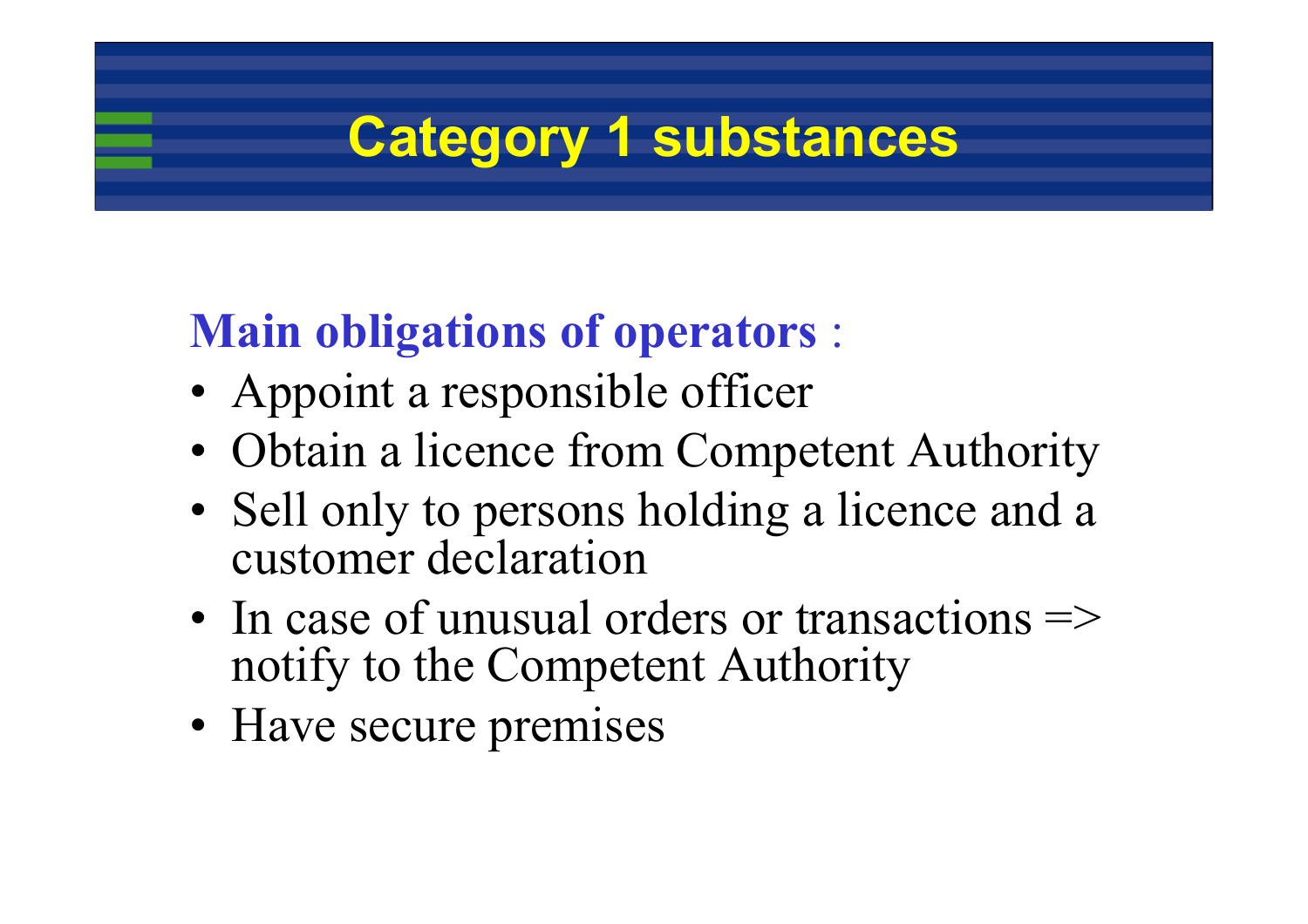## **Category 1 substances : Licensing**

#### **The licence (implementing rules)**

- Application
- Granting of licences by Competent authorities
	- identical model in the EU
	- within 60 working days
- Maximum duration: 3 years
- Condition for renewal of licences
- •Suspension and revocation of licenses
- Distinction between routine changes /major changes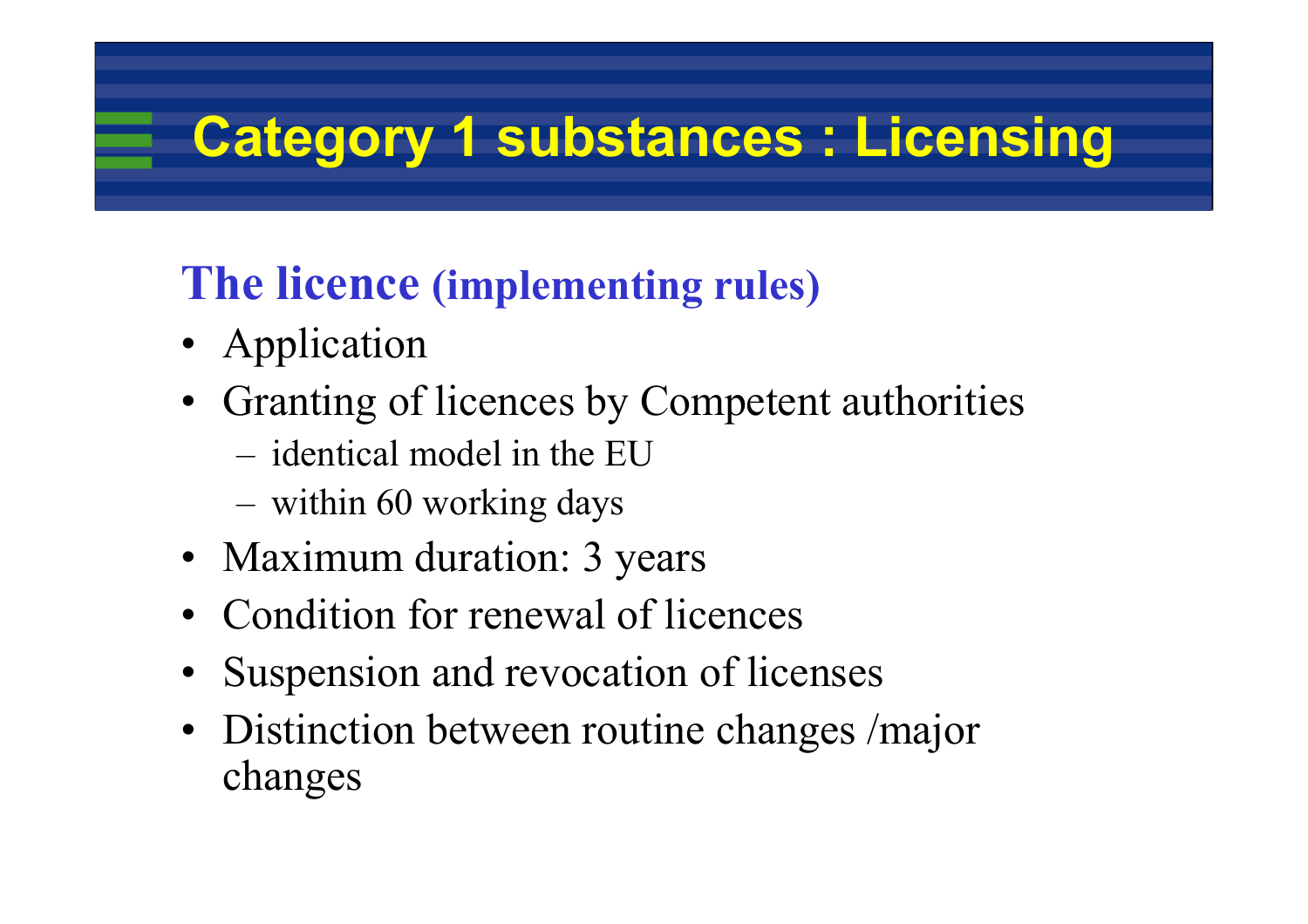# **Category 2 substances**

#### **Cat 2 Substances: CN code CAS N°**

- –**Acetic anhydride 2915 24 00 108-24-7**
- –
- 
- –
- **Potassium** 
	-
- **+ Salts**

| <b>N</b> code | CAS |
|---------------|-----|
|               |     |

- 
- **Phenylacetic acid 2916 34 00 103-82-2**
- **Anthranilic acid 2922 43 00 118-92-3**
- **Piperidine 2933 32 00 110-89-4**
	- **Permanganate 2841 61 00 7722-64-7**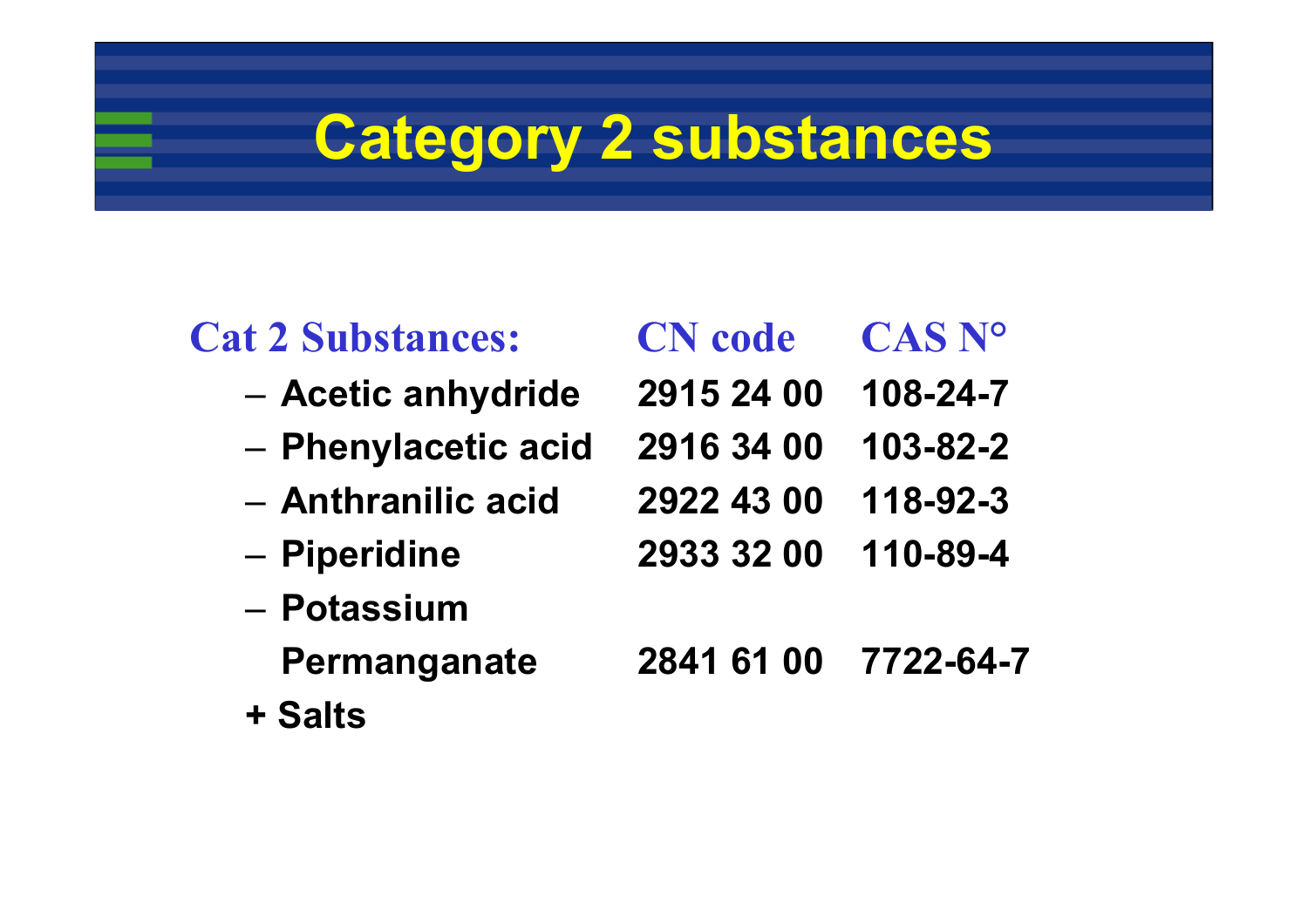## **Category 2 substances : Registration**

#### **Obligations of operators:**

• **Register with the Competent Authorities of address of the premises** 

**Exemptions for small annual quantities**

- **Appoint a Responsible officer**
- **Sell only to persons holding a customer declaration**
- **Notify Competent Authorities in case of unusual orders or transactions**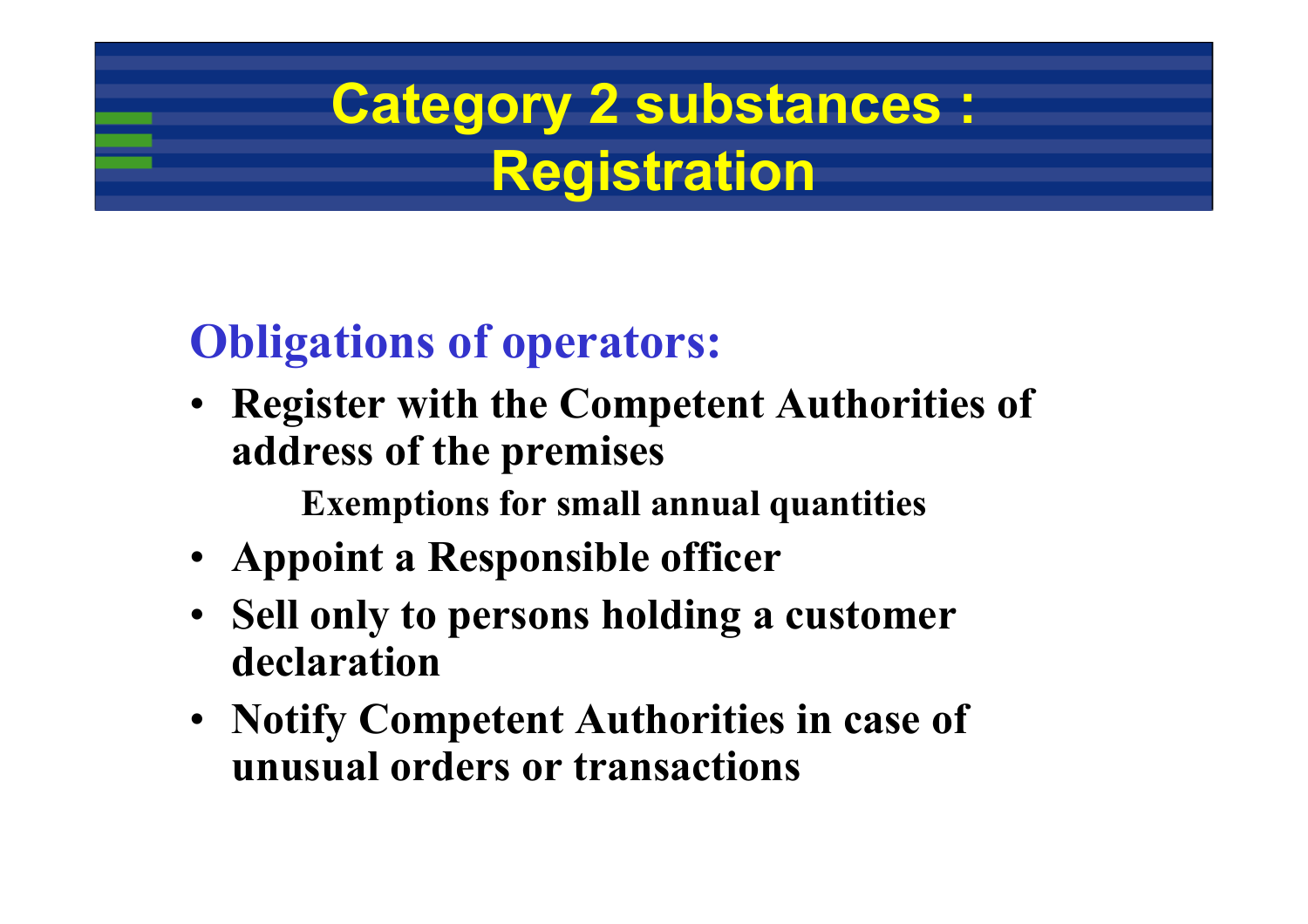## **Category 3 substances**

CN number CAS code

- 
- 
- **≻ Toluene**
- $\triangleright$  Ethyl ether
- **≻** Acetone
- ¾ Hydrochloric acid 2806 10 00 7647-01-0
- ¾ Sulphuric acid 2807 00 10 7664-93-9
	- Toluene 2902 30 00 108-88-3
	- Ethyl ether 2909 11 00 60-29-7
	- Acetone 2914 11 00 67-64-1
- ¾ Methylethylketone / Butanone
	- 2914 12 00 78-93-3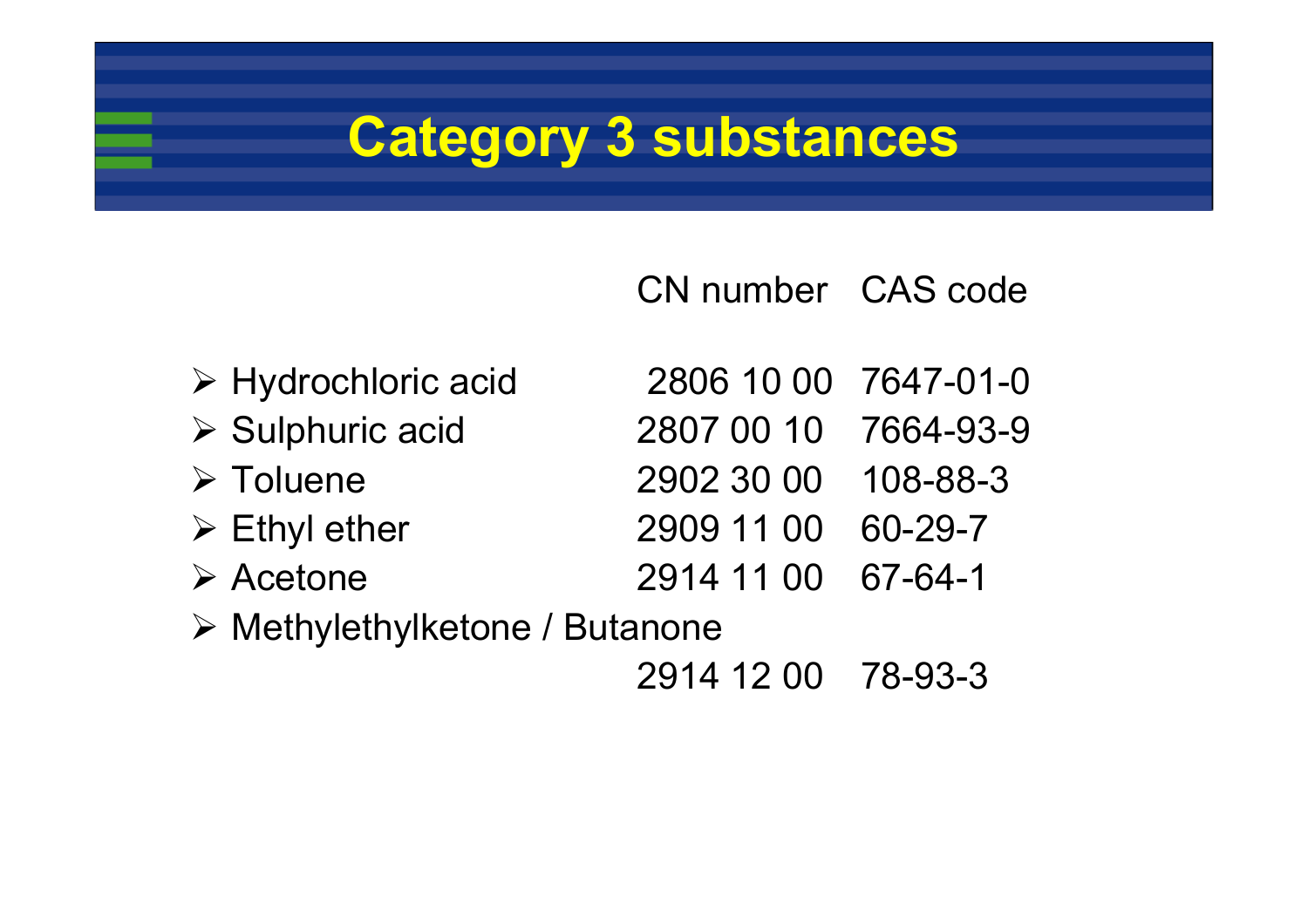

#### **Obligations of operators concerning Cat 3 substances**

In case of unusual orders or transactions

 $\Rightarrow$  suspicion of diversion for illicit manufacture

 $\Rightarrow$  notification to the competent authorities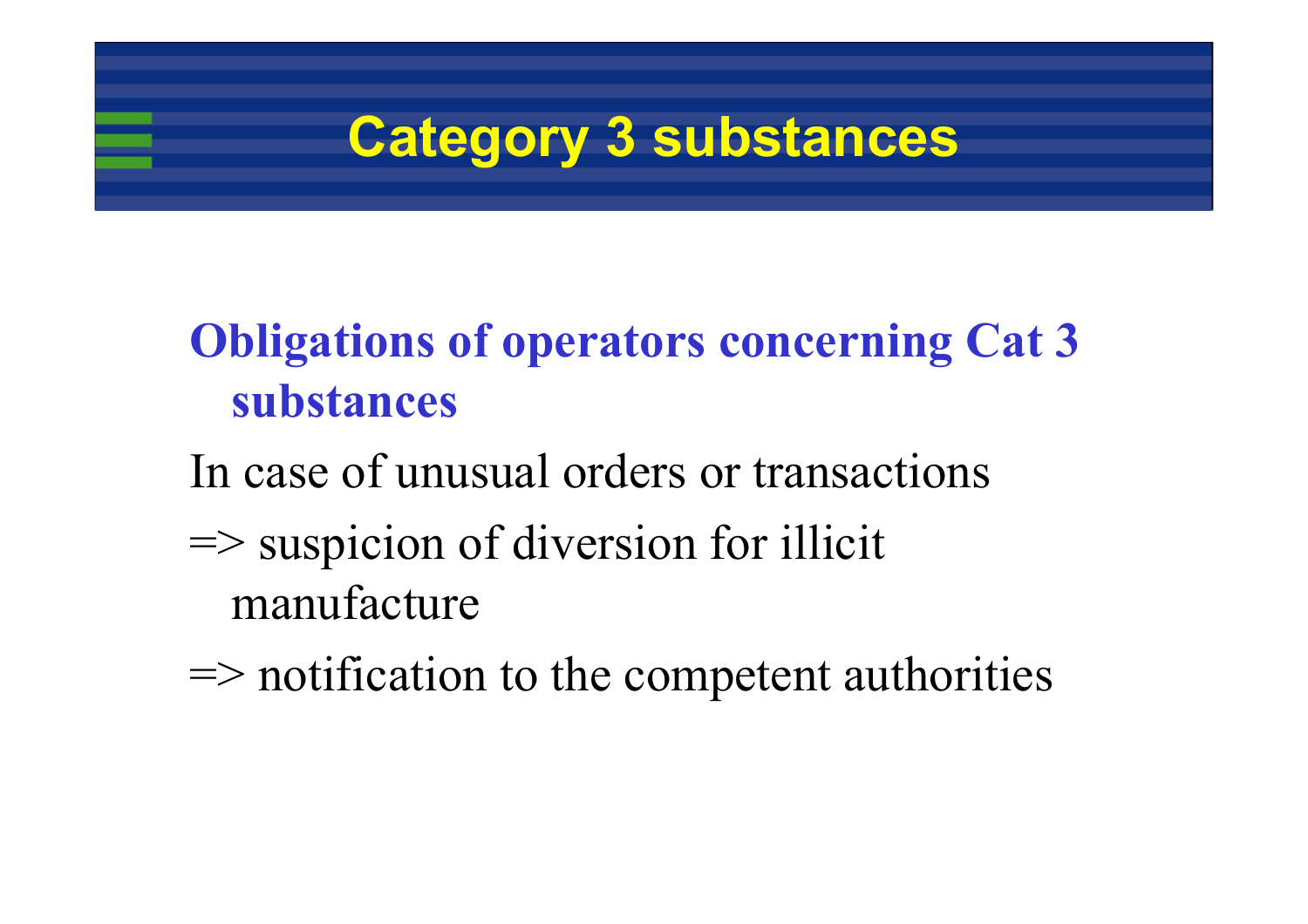## **Customer declarations**

#### **Customer declaration**

- **Obtained from customers**
- **By operators supplying Cat 1 and Cat 2 substances**
- **Specifies the use**
- **One per substance possibility of a multiple transaction declaration**
- **For Cat 1: a copy travels with the substance**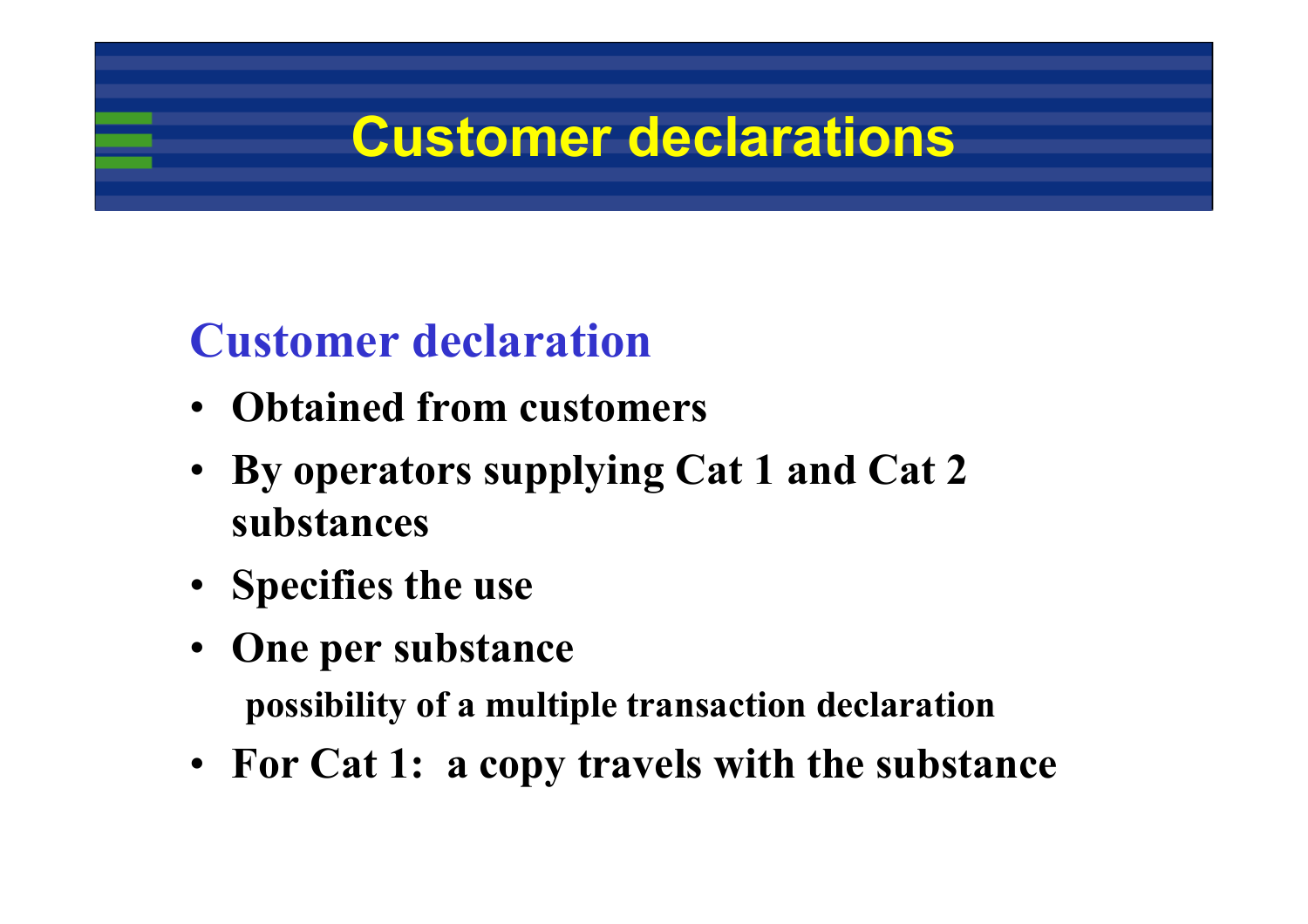#### **SUMMARY Controls along the supply chain**

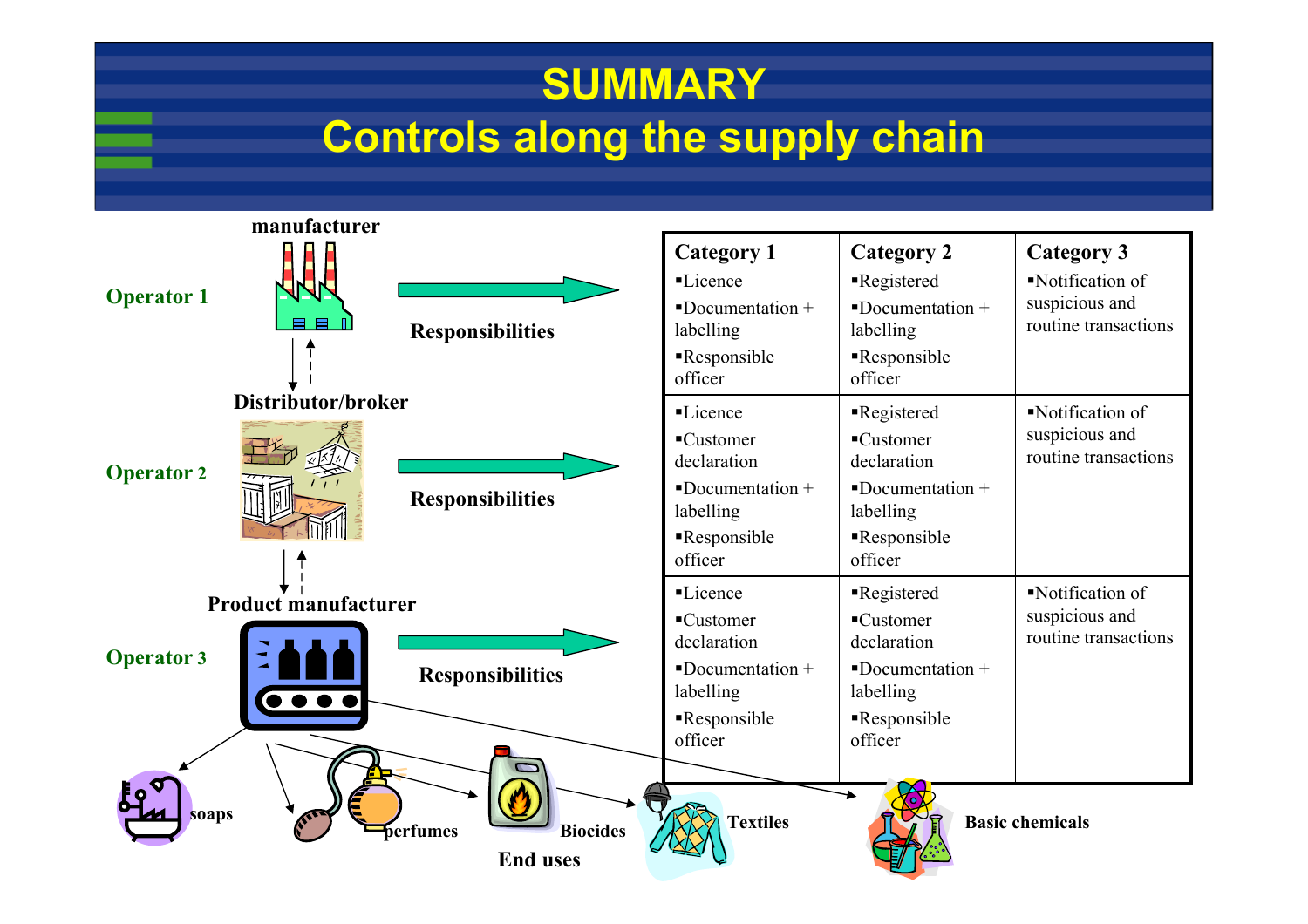

# **Other specific features of the Regulation**

- **1. The cooperation between authorities and industry**
- **2. Powers and obligation of authorities**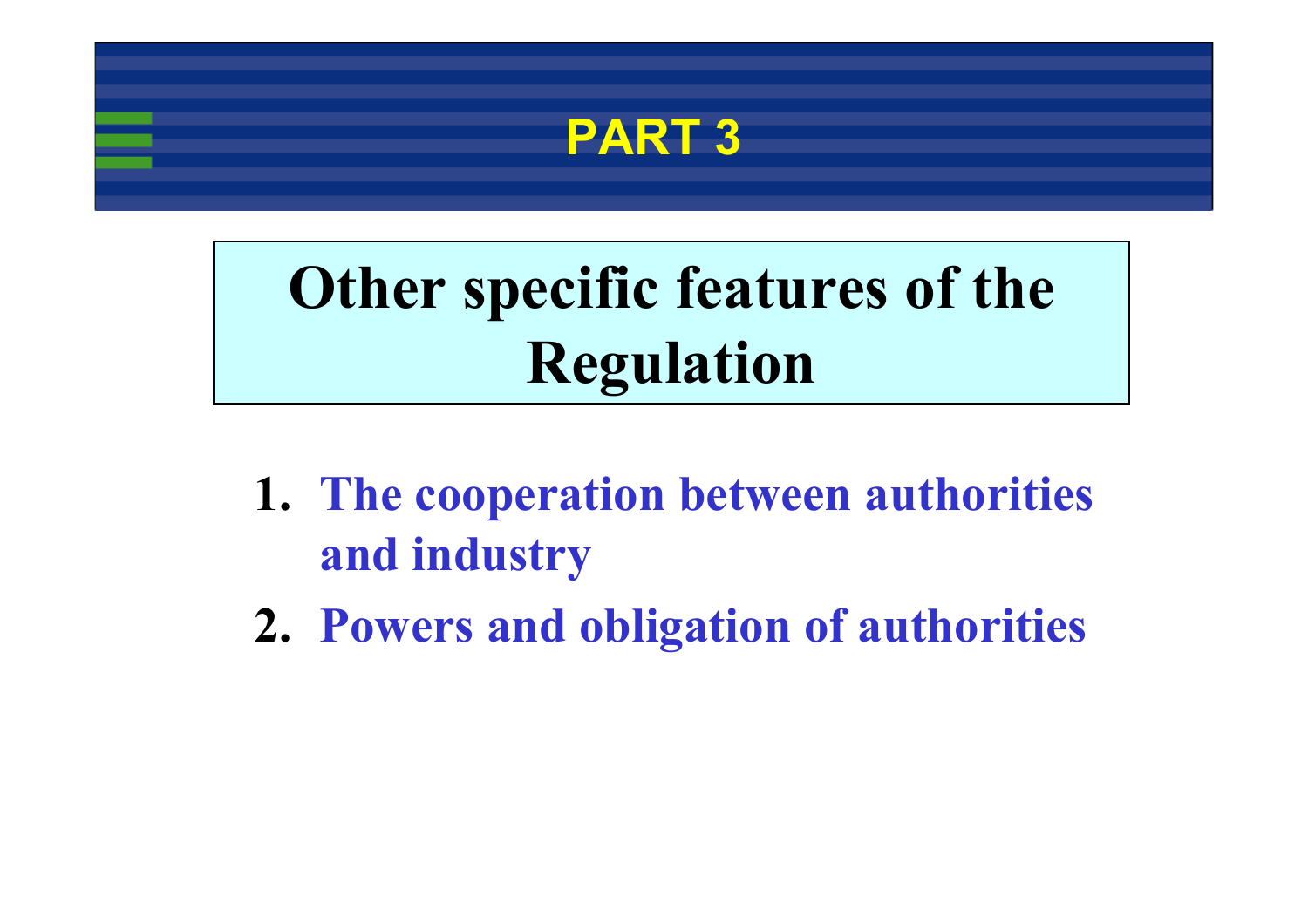## **Other Features of the Regulation (1)**

## **Cooperation between authorities and industry**

- **Routine reporting obligations** 
	- **yearly reporting of quantities used or supplied**
	- **name of third parties (customer declarations)**
- **Exchange of information on suspicious transactions**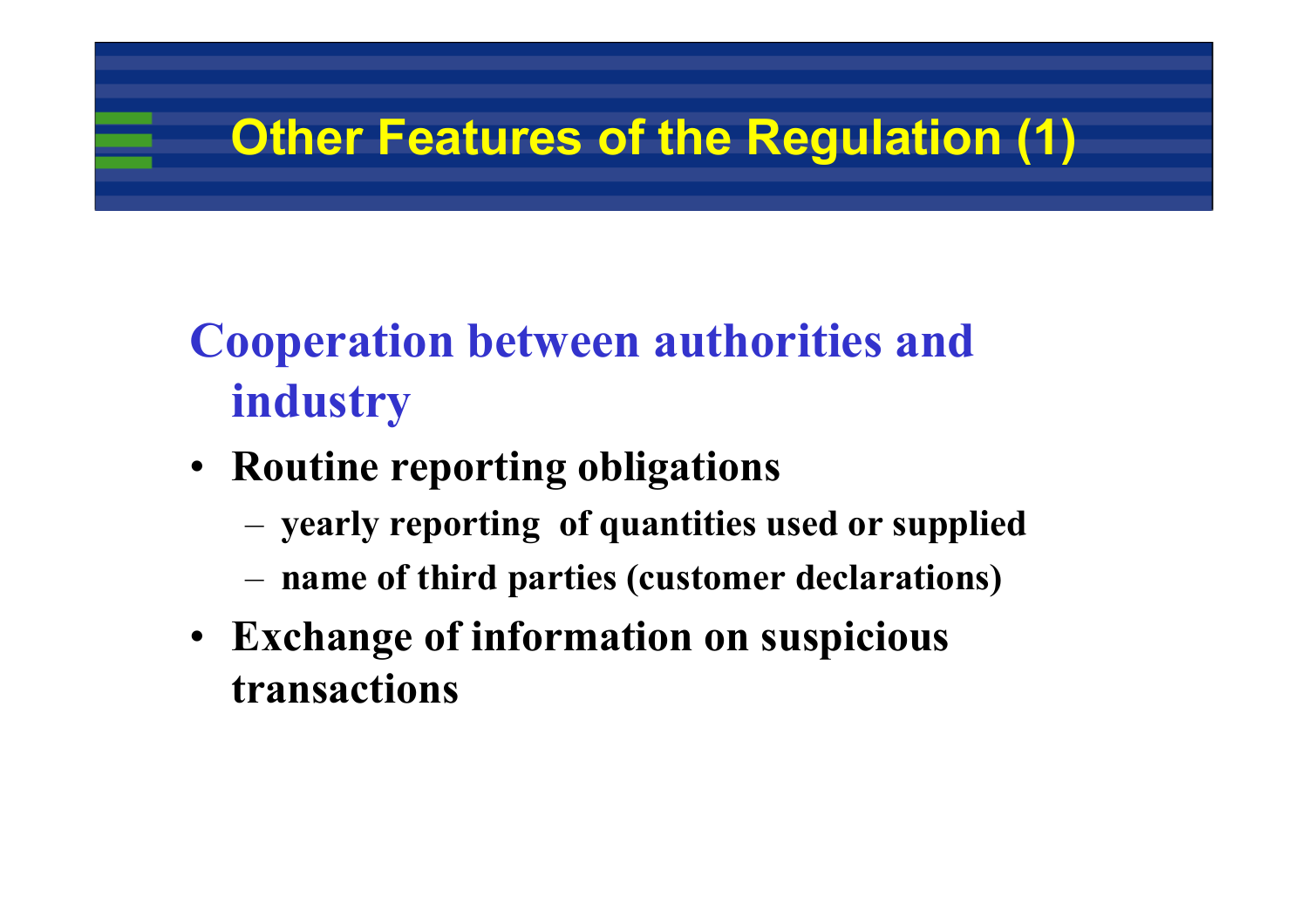## **Other Features of the Regulation (2)**

## **Powers and obligations of authorities: Powers**

- **Enter premises to obtain evidence**
- **Detain consignments**

## **Obligations**

– **Protect confidential business information**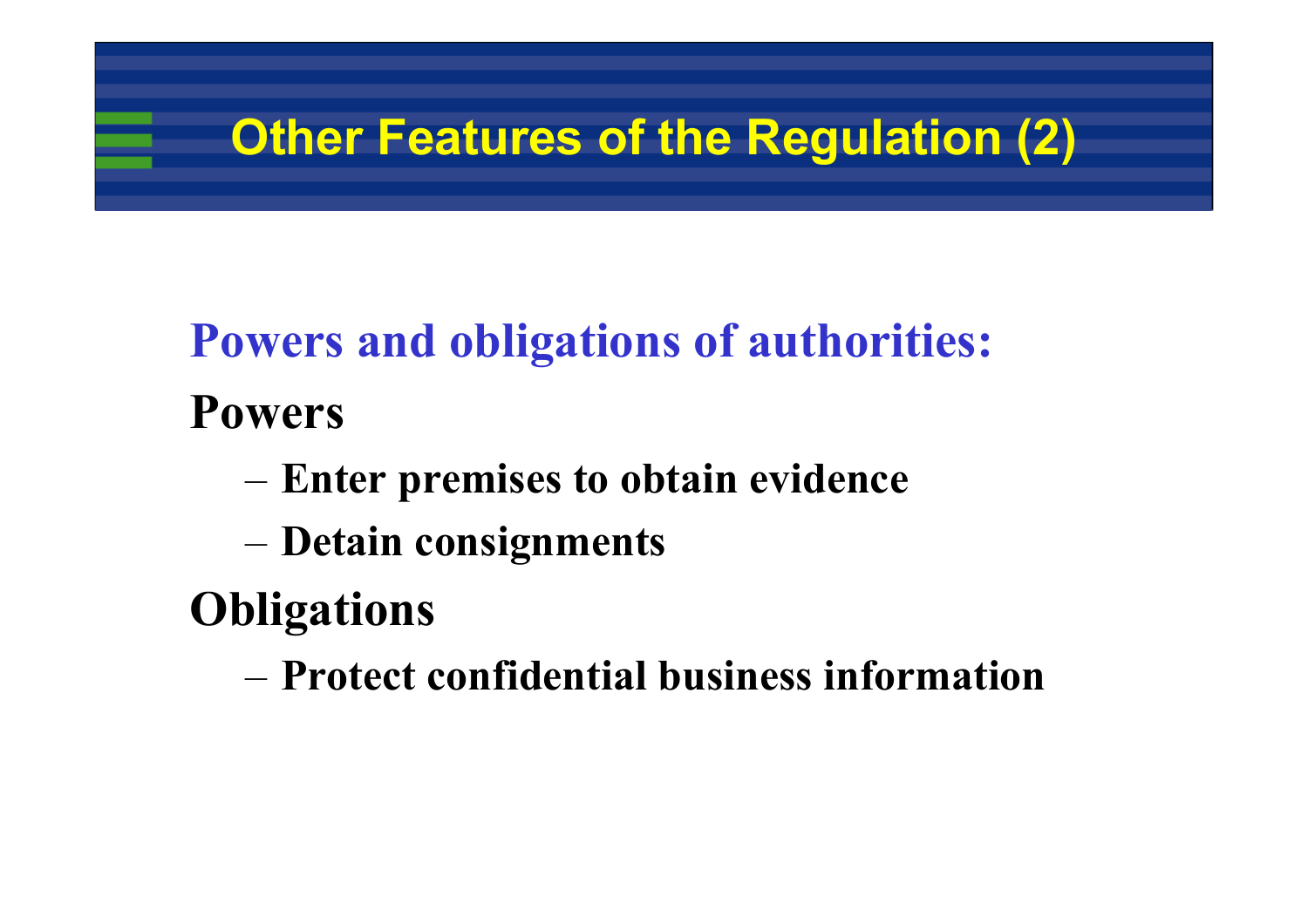

#### **Thank you for your attention !**